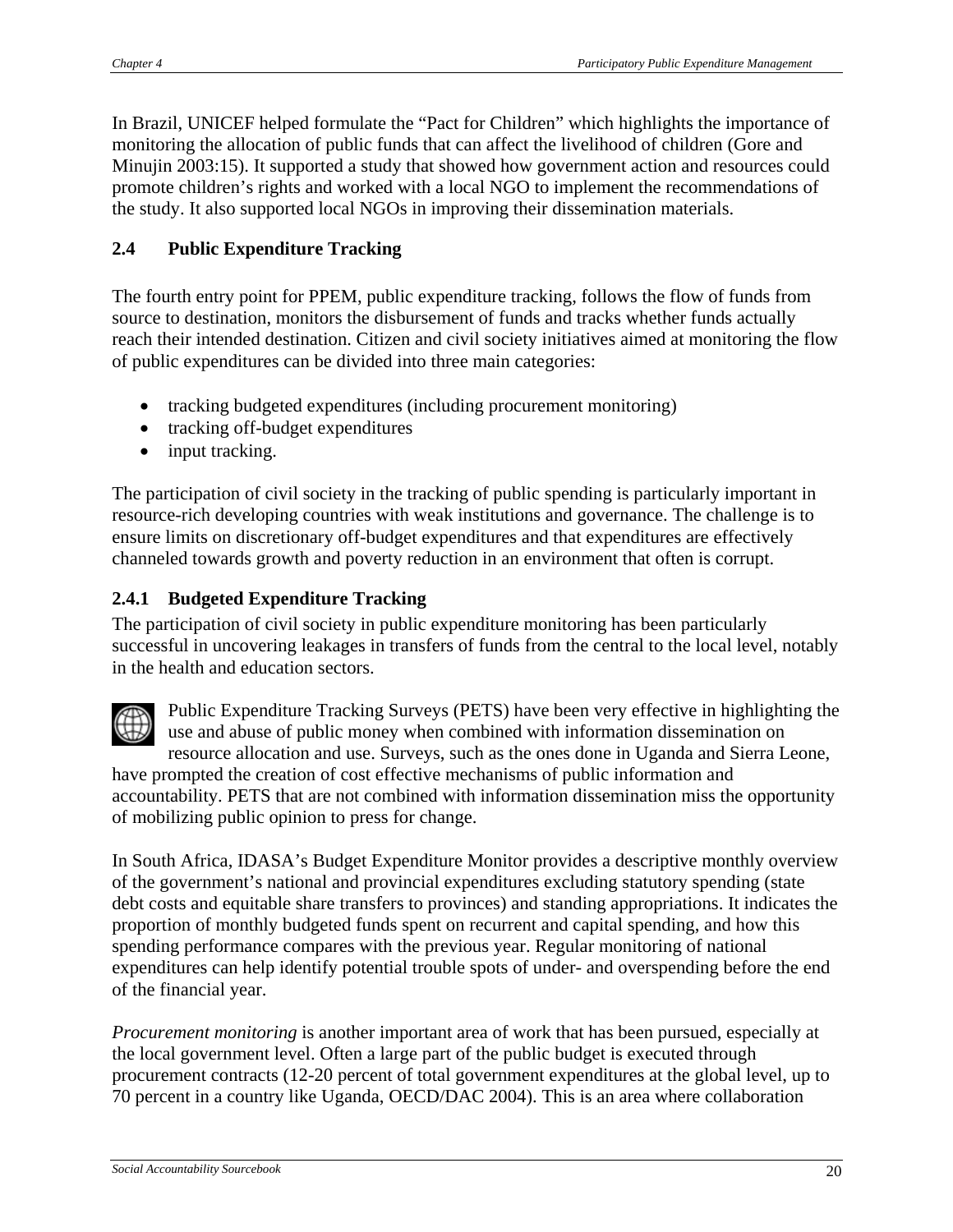between civil society and government can be particularly fruitful in addressing issues of waste and corruption. In countries with a developed IT-culture, e-procurement appears to be a very promising approach.

The World Bank has developed the Country Procurement Assessment Report (CPAR) as a diagnostic tool, the main purpose of which is to establish the need for and guide the development of an action plan to improve a country's system for procuring goods, works, and consulting services.[15](#page-1-0) Where CPARs have been conducted (most recently in Colombia, Croatia, Cambodia, Chile, and Uganda), they provide an important piece of analytical work that social accountability initiatives can build upon.

In the Philippines, Procurement Watch Inc. (PWI) monitors the procurement process and advocates greater transparency and accountability in government procurement. As a result of the important advocacy work done by PWI, President Macapagal-Arroyo signed a new procurement law in January 2003. PWI implements a project aimed at building the capacity of Bids and Awards Committee Observers in Government Procurement which is supported through a grant by the ASEM (Asia-Europe Meeting) Trust Fund administered by the World Bank.<sup>[16](#page-1-1)</sup>



<u>.</u>

The World Bank requested the Latvia Procurement Office to invite a qualified NGO to monitor large procurements as a benchmark in the 2002 Latvia Second Programmatic Structural Adjustment Loan.

E-procurement appears to be a promising new approach to ensure greater transparency and effectiveness of government procurement. In collaboration with the African Development Bank, the Asian Development Bank, the Inter-American Development Bank, and the Nordic Development Fund, the World Bank has set up an Electronic Government Procurement Portal (e- $GP$ ).<sup>[17](#page-1-2)</sup> E-GP provides a single entry point to all the information developed and all the tools created under the e-GP Working Group.

South Korea provides one of the most promising examples of the benefits of e-procurement. South Korea set up a government e-Procurement System (GePS).<sup>[18](#page-1-3)</sup> GePS has dramatically increased transparency of the public procurement process and tripled the number of bidders as a result of decreased transaction costs. In 2004, e-bidding accounted for 92.8 percent of all procurement bidding and the central procurement agency is expected to save up to \$2.8 billion per year.

In Ecuador, the Civil Counter Corruption Commission (CCCC),  $19$  with financial support from the Swiss Agency for Development and Cooperation, has worked with the government to set up an e-procurement portal to enhance transparency and combat corruption (CONTRATANET).<sup>[20](#page-1-5)</sup> The CCCC is funded partly by the government but enjoys a high level of autonomy. Each of its

<span id="page-1-0"></span><sup>&</sup>lt;sup>15</sup>http://web.worldbank.org/WBSITE/EXTERNAL/PROJECTS/PROCUREMENT/0,,contentMDK:20108359~menu PK:84285~pagePK:84269~piPK:60001558~theSitePK:84266,00.html

<span id="page-1-1"></span><sup>&</sup>lt;sup>16</sup> More information is available at http://www.procurementwatch.org.ph  $17$  http://www.mdb-egp.org/data/default.asp

<span id="page-1-2"></span>

<span id="page-1-3"></span><sup>18</sup> http://www.pps.go.kr/neweng/html/geps/i\_geps\_010.html

<span id="page-1-4"></span><sup>&</sup>lt;sup>19</sup> http://www.comisionanticorrupcion.com/paginas/informacion.asp?idarea=1&idsec=1  $^{20}$  http://www.contratanet.gov.ec/

<span id="page-1-5"></span>